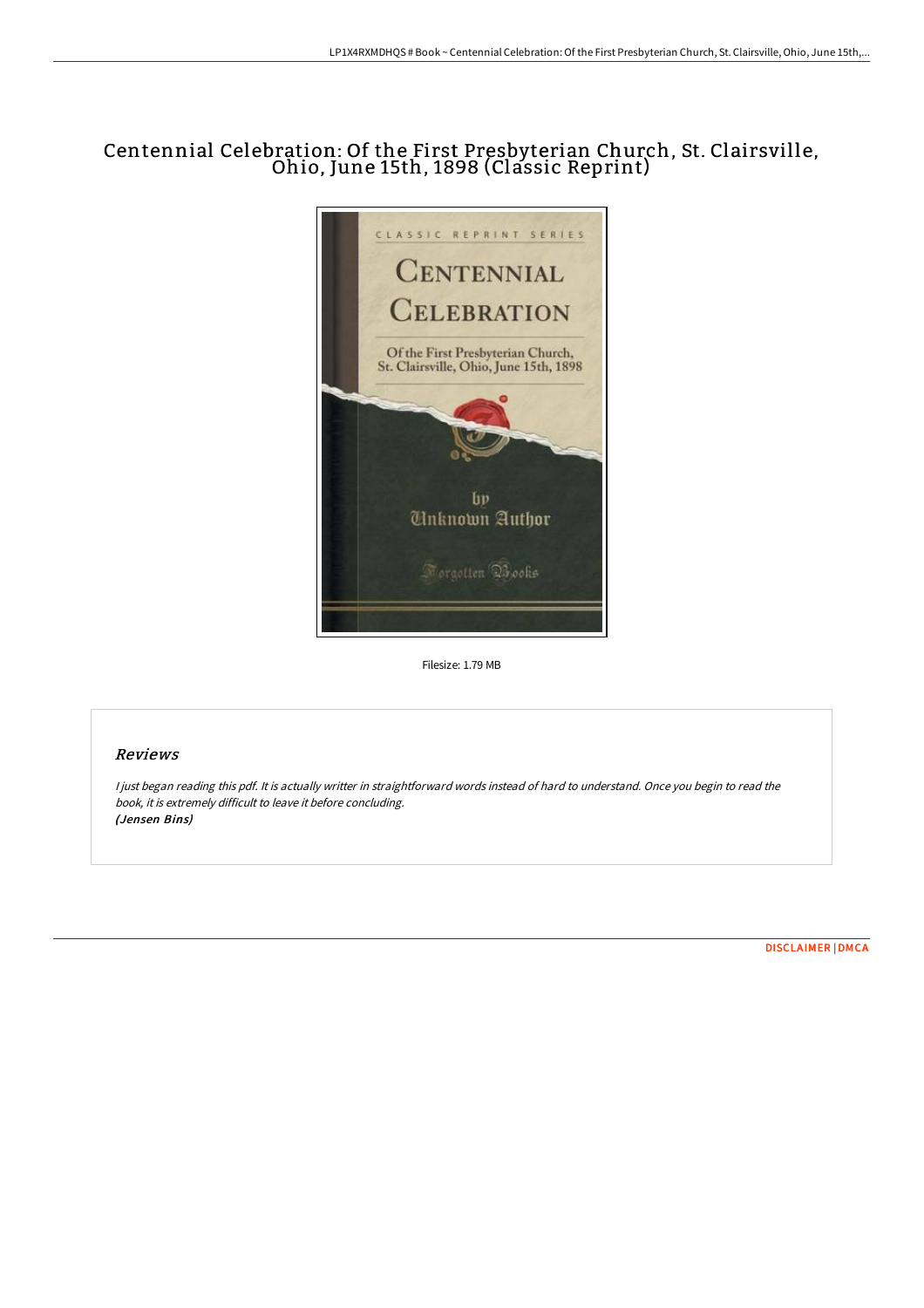## CENTENNIAL CELEBRATION: OF THE FIRST PRESBYTERIAN CHURCH, ST. CLAIRSVILLE, OHIO, JUNE 15TH, 1898 (CLASSIC REPRINT)



To get Centennial Celebration: Of the First Presbyterian Church, St. Clairsville, Ohio, June 15th, 1898 (Classic Reprint) PDF, please access the button under and save the file or get access to additional information that are in conjuction with CENTENNIAL CELEBRATION: OF THE FIRST PRESBYTERIAN CHURCH, ST. CLAIRSVILLE, OHIO, JUNE 15TH, 1898 (CLASSIC REPRINT) book.

Forgotten Books, United States, 2015. Paperback. Book Condition: New. 229 x 152 mm. Language: English . Brand New Book \*\*\*\*\* Print on Demand \*\*\*\*\*.Excerpt from Centennial Celebration: Of the First Presbyterian Church, St. Clairsville, Ohio, June 15th, 1898 Early in the year 1898 it was determined that a Centennial Celebration of the First Presbyterian Church of St. Clairsville should be held on the 15th of June, to commemorate the organization of the church and the introduction of Presbyterianism into Eastern Ohio. In due time, committees were appointed to make all suitable arrangements for so important an event. A committee sent out a cordial invitation to all former members of the congregation to be present and enjoy the occasion. A chorus choir of eighteen voices was organized and placed under the training of Prof. J. W. Schofield, of Martin s Ferry, to have charge of the music. A committee of young people decorated the church in a handsome manner with national colors and flowers and palms. The ladies of the congregation, in united action, secured the use of the Court House Hall, and prepared, on a large scale for serving a lunch to all people who attended the celebration. A special evening train was ordered on the C. L. W. R. R. for the accommodation of visitors from Wheeling and other cities, who might desire to return aFer the evening service. Great interest was felt in the coming event, not only in the Church of St. Clairsville and the immediate community, but in the surrounding churches of the Presbytery, and throughout the country generally, as far as it was known. At length the day arrived, and all arrangements had been made in a most complete and satisfactory manner. The day was one of the most perfect of all the season, with...

 $\mathbb{R}$ Read Centennial Celebration: Of the First [Presbyterian](http://www.bookdirs.com/centennial-celebration-of-the-first-presbyterian-1.html) Church, St. Clairsville, Ohio, June 15th, 1898 (Classic Reprint) Online

Download PDF Centennial Celebration: Of the First [Presbyterian](http://www.bookdirs.com/centennial-celebration-of-the-first-presbyterian-1.html) Church, St. Clairsville, Ohio, June 15th, 1898 (Classic Reprint)